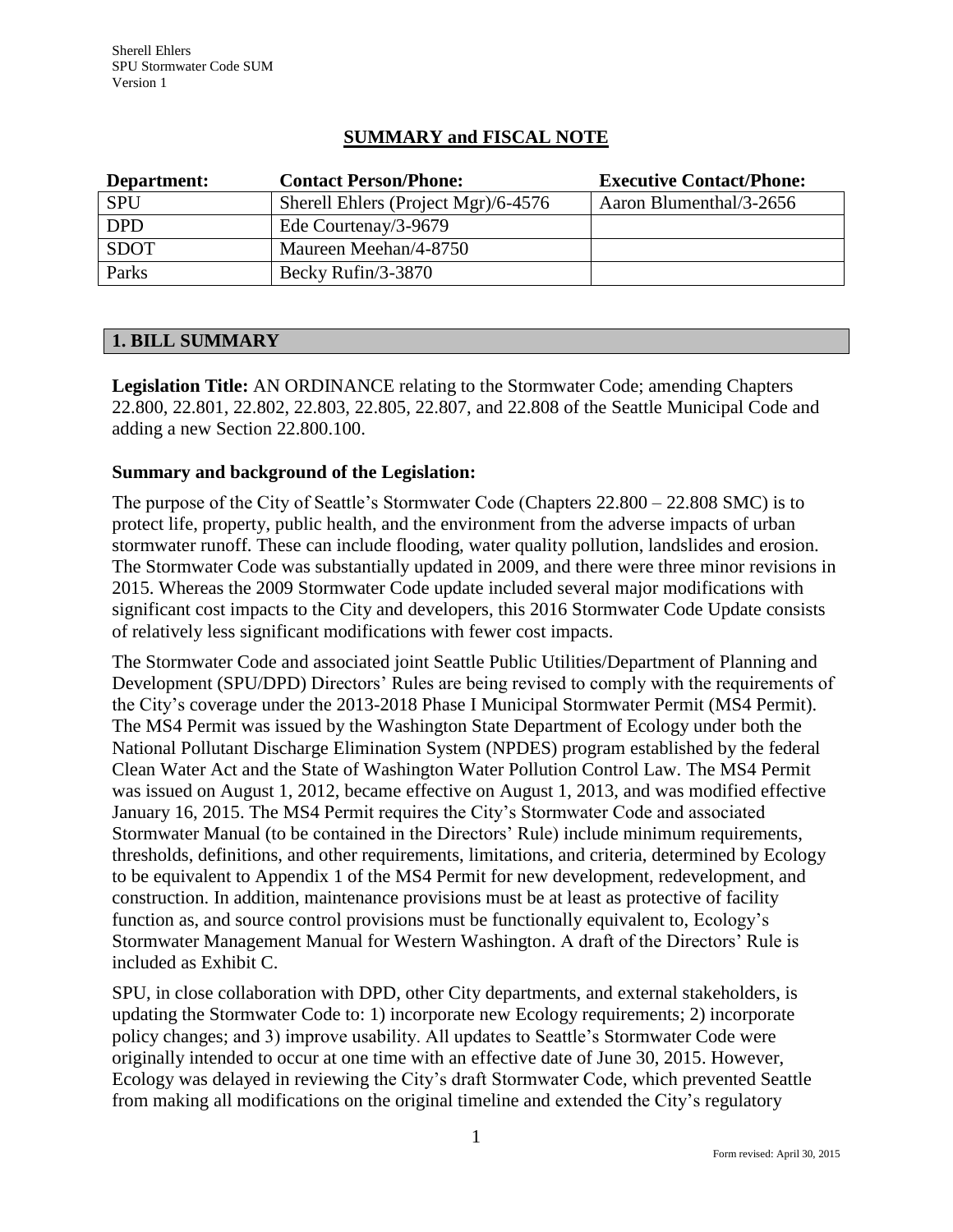deadline by several months. Nevertheless, Seattle wanted to make three cost-saving Stormwater Code modifications effective by the originally anticipated effective date. Therefore, updates to the Stormwater Code are proceeding as two legislative processes: the now-approved "2015 Revision to Stormwater Code" (effective date 5/24/15) and the "2016 Stormwater Code Update" enacted by this proposed legislation (anticipated effective date 1/1/16).

Several modifications are being proposed in the 2016 Stormwater Code Update. Exhibit A (attached) summarizes significant proposed modifications and their rationale. The following list includes only those proposed modifications with notable financial impacts to the City of Seattle:

- 1. Definition of "Pollution-generating pervious surface" (Chapter 22.801 SMC). Proposed modification required by Ecology includes adding "natural and artificial turf" as typical pollution-generating pervious surfaces requiring water quality treatment for 0.75 acres or more of new or replaced turf.
- 2. Minimum Requirements for Projects (Chapter 22.805 SMC). Modifications are proposed for all development projects to meet Ecology's minimum requirements and account for Seattle's unique development patterns. The primary proposed Stormwater Code modifications include:
	- a. "Implement GSI" Becomes "On-site Stormwater Management". The requirement for projects to perform On-site Stormwater Management (currently "implement green stormwater infrastructure" in the current Stormwater Code) has been moved from the Minimum Requirements for All Projects and is now included as a requirement based on project type (i.e., Single-family residential (SFR), Trail/Sidewalk, Roadway, Parcel). Use of On-site BMPs, such as permeable pavement and bioretention facilities, result in volume reduction to the City's systems thus leading to additional downstream flood protection and increased system capacity. In accordance with the MS4 Permit, the 2016 Stormwater Code Update specifies projects must either match a quantitative on-site performance standard or install on-site best management practices (BMPs) per a pre-defined list as feasible. Similarly, the requirement to amend soils is relocated from its own specific provision, to now be included based on project type (i.e., Single-family Residential, Trail/Sidewalk, Parcel-based, Roadway).
	- b. On-site Stormwater Management Threshold for SFR Projects. The threshold for applicability of On-site Stormwater Management would change from applying to all single-family residential projects with a credit for the first 1,500 square feet, to applying to single-family residential projects with no credit as follows:
		- i. For a project on a lot most recently created, adjusted, altered, or otherwise amended by a plat or other lawful document recorded with the King County Recorder on or after January 1, 2016, and where that document either created the lot or reduced the size of the lot, either the total new plus replaced hard surface is 750 square feet or more or land disturbing activity is 7,000 square feet or more; or
		- ii. For all other projects where either the total new plus replaced hard surface is 1,500 square feet or the land disturbing activity is 7,000 square feet or more.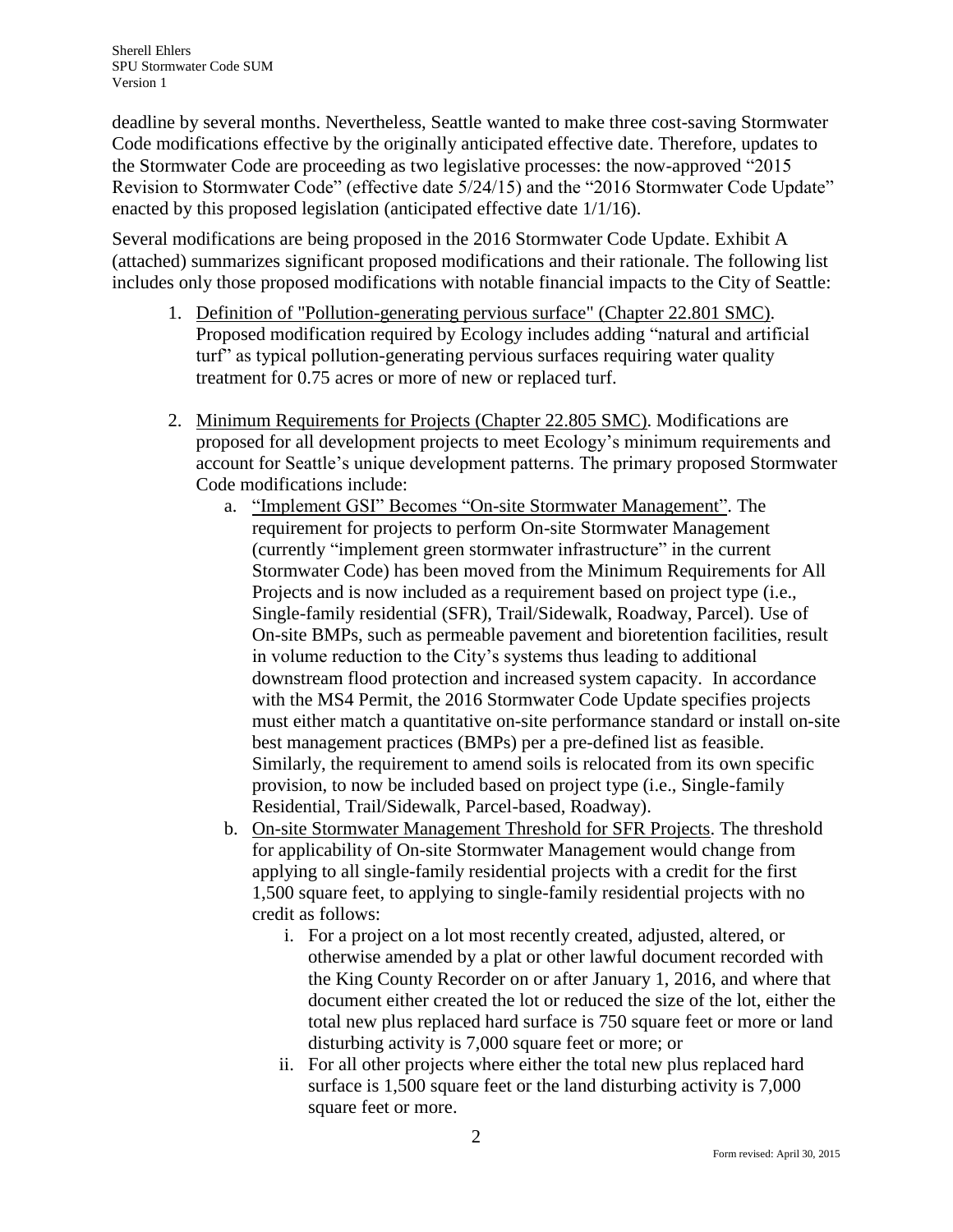- c. On-site Stormwater Management Threshold for Parcel-based Projects. The threshold for applicability of On-site Stormwater Management is proposed to change from applying to all Parcel-Based projects with 2,000 square feet of impervious surface, to applying to Parcel-Based projects as follows:
	- i. For a project on a lot most recently created, adjusted, altered, or otherwise amended by a plat or other lawful document recorded with the King County Recorder on or after January 1, 2016, and where that document either created the lot or reduced the size of the lot, either the total new plus replaced hard surface is 750 square feet or more or land disturbing activity is 7,000 square feet or more; or
	- ii. For all other projects where either the total new plus replaced hard surface is 1,500 square feet or the land disturbing activity is 7,000 square feet or more.
- d. Public Roadway Right-of-Way Projects. New language is proposed to account for the unique construction limitations posed by public roadway right-of-way work within an urban environment having existing infrastructure (i.e., hydraulic conditions, existing major utilities). The new language reduces flow control and water quality treatment requirements for roadway projects under limited conditions.
- 3. Minimum Requirements for On-Site Stormwater Management (22.805-070 SMC). Modifications to the Stormwater Code are proposed to meet Ecology's minimum requirements. Additional project site infiltration testing and feasibility analyses are required to meet Ecology's minimum requirements and are proposed in the 2016 Stormwater Manual. The primary proposed Stormwater Code changes include:
	- a. Right-of-Way: For projects draining to a creek, wetland, or small lake that trigger On-Site Stormwater Management, Ecology does not allow a prohibition to installation based on minimum facility size for permeable pavement (2,000 square feet) and bioretention (500 square feet) as is allowed in the current Seattle Stormwater Manual. This will result in additional small facilities within the right-of-way.
	- b. List vs. "Cafeteria-Style" Selection: Ecology requires a prescriptive list approach as opposed to the current cafeteria-style approach when determining which on-site stormwater BMPs must be used. In addition, cost feasibility will no longer be a consideration for most On-site Stormwater Management BMPs.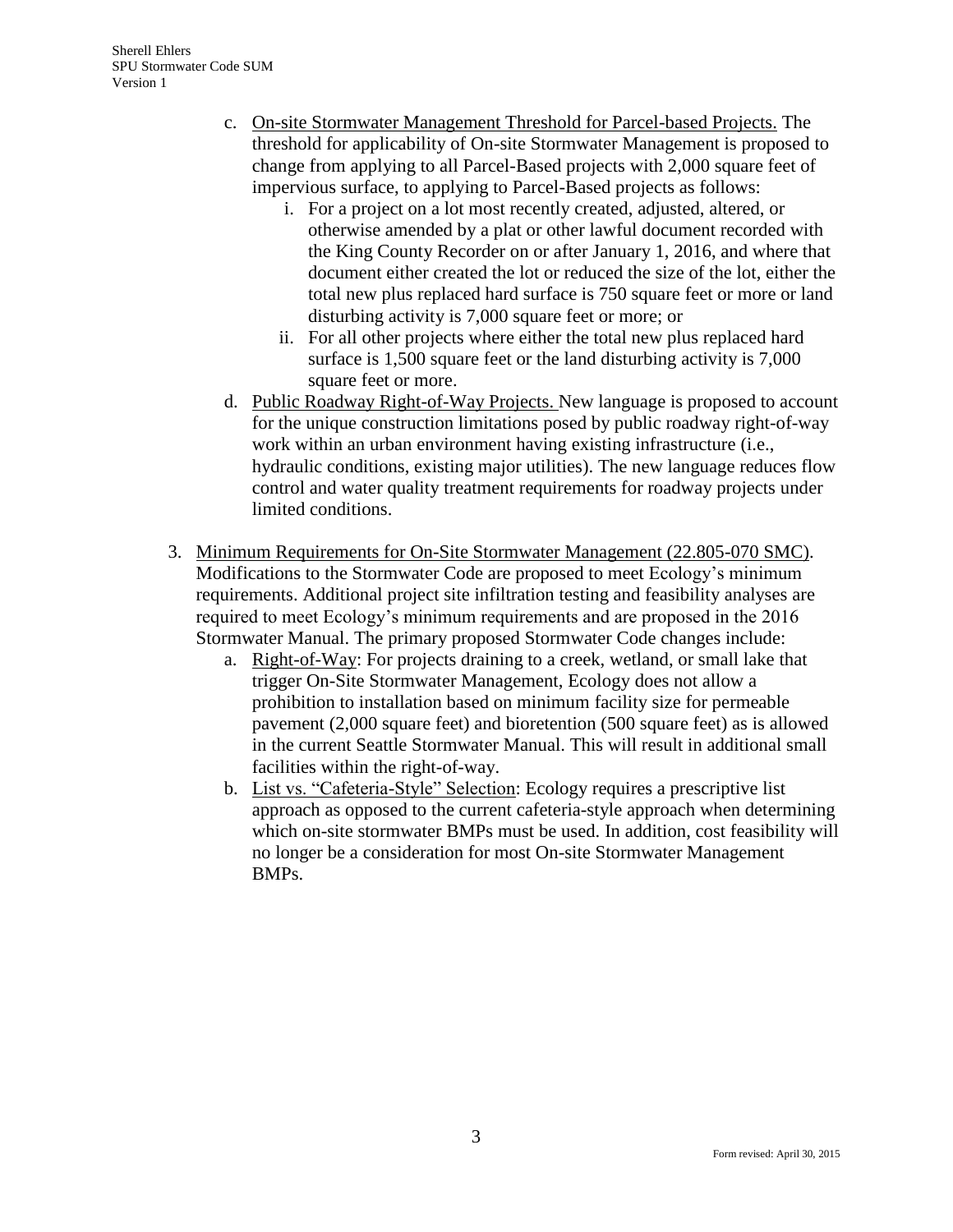### **3. SUMMARY OF FINANCIAL IMPLICATIONS**

**\_X \_ This legislation has direct financial implications***.*

**\_ \_ \_ This legislation does not have direct financial implications.**

| Budget program(s) affected:                  |      |                                |                               |      |  |
|----------------------------------------------|------|--------------------------------|-------------------------------|------|--|
|                                              |      | <b>General Fund \$</b>         | Other \$                      |      |  |
| <b>Estimated \$ Appropriation</b><br>change: | 2015 | 2016                           | 2015                          | 2016 |  |
|                                              |      | <b>Revenue to General Fund</b> | <b>Revenue to Other Funds</b> |      |  |
| <b>Estimated \$ Revenue change:</b>          | 2015 | 2016                           | 2015                          | 2016 |  |
|                                              |      | <b>No. of Positions</b>        | <b>Total FTE Change</b>       |      |  |
| <b>Positions affected:</b>                   | 2015 | 2016                           | 2015                          | 2016 |  |
|                                              |      |                                |                               |      |  |
| Other departments affected:                  |      |                                |                               |      |  |

Summary Notes: This legislation does not directly appropriate funds. No additional resources or appropriations are being requested at this time. However, if additional resources and/or appropriation authority is needed to support preparation activities in advance of the 2016 implementation, the impacted department will bring forward a supplemental budget request prior to the end of this year. Any changes to 2016 endorsed positions, appropriations or revenues will be handled through the budget process by each impacted department. 2015 and 2016 anticipated direct financial implications are addressed in the notes to the Appropriations and Revenues/Reimbursements sections of this fiscal note with indirect and longer term implications noted in the Other Implications sections.

#### **3.a. Appropriations**

**\_\_\_\_ This legislation adds, changes, or deletes appropriations.**

| <b>Fund Name and</b><br>number | Dept. | <b>Budget Control</b><br>Level Name/#* | 2015<br>Appropriation<br><b>Change</b> | 2016 Estimated<br>Appropriation<br><b>Change</b> |
|--------------------------------|-------|----------------------------------------|----------------------------------------|--------------------------------------------------|
|                                |       |                                        |                                        |                                                  |
| <b>TOTAL</b>                   |       |                                        |                                        |                                                  |

**\****See budget book to obtain the appropriate Budget Control Level for your department.*

#### Appropriations Notes:

2015: Additional training for SPU, DPD, SDOT, and Parks staff will be required in 2015 to prepare for implementation of the Code in 2016. These departments are unlikely to need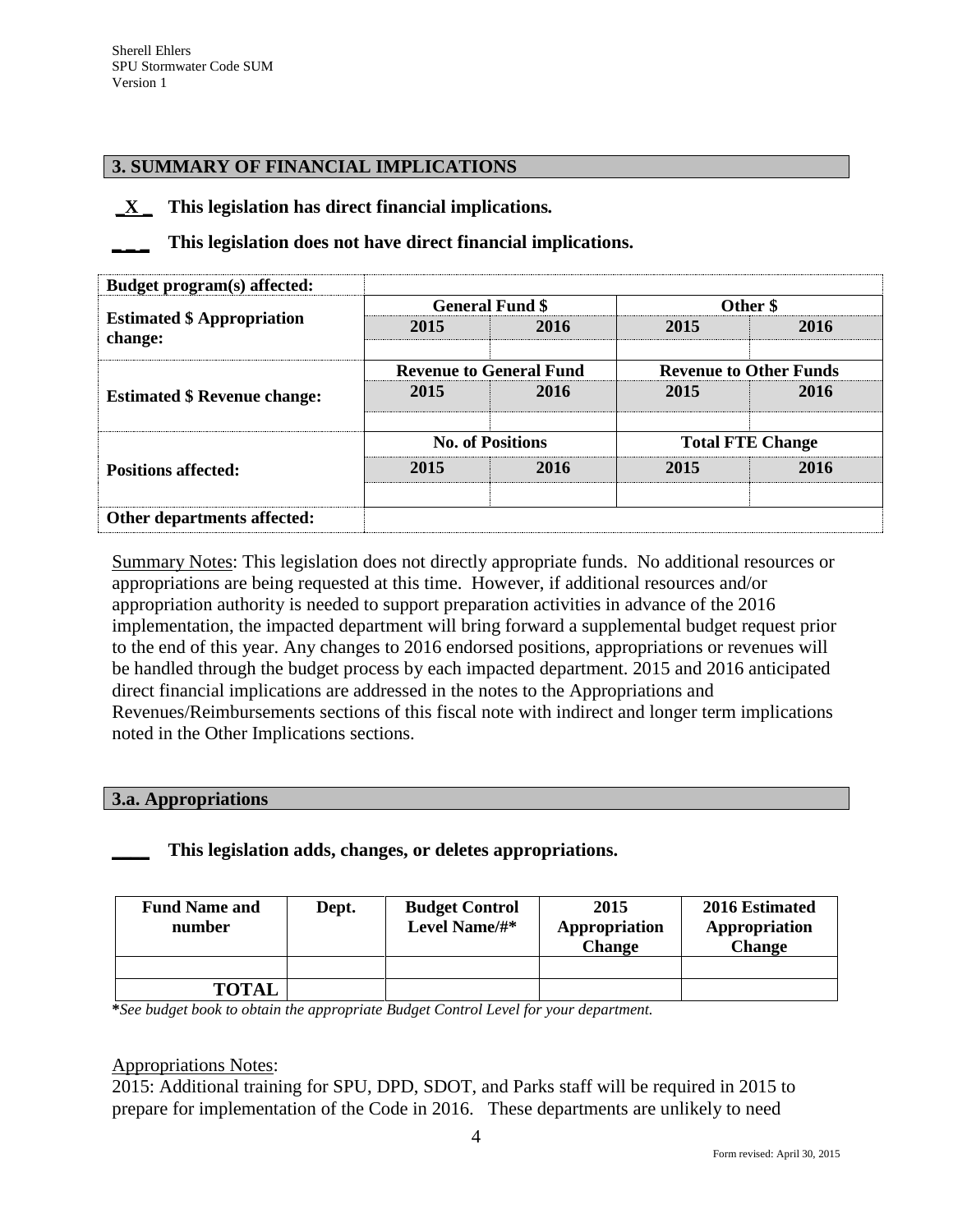additional appropriations in 2015. If additional appropriation is needed the affected department will bring forward a supplemental budget request prior to the end of 2015.

2016: DPD anticipates additional staffing requirements as a result of the code update due to a sizeable increase in the number of projects requiring on-site drainage review and the increased complexity of on-site inspections. As part of the 2016 budget process, DPD will request an additional \$569,778 in annual appropriations to fund requests for 2 additional FTE Drainage Reviewers (\$258,426 annual total or \$129,213 per reviewer) and 2 additional FTE DPD Site Inspectors and associated vehicles (\$311,352 annual total, or \$155,676 per reviewer and vehicle).

As required under the DPD-SPU MOU, SPU will reimburse DPD for the portion of the work carried out by the new staff related to side sewer permitting and authorized overhead activities. As part of the 2016 budget process, SPU will request an additional \$293,400 (N000 General Expense) in 2016 appropriations (\$293, 400 for N000 General Expense) to fund this additional work.

Indirect and long-term financial implications of the proposed legislation to SPU and other departments are specified in the Other Implications section of this fiscal note.

### **3.b. Revenues/Reimbursements**

**\_\_\_\_ This legislation adds, changes, or deletes revenues or reimbursements.**

# **Anticipated Revenue/Reimbursement Resulting from this Legislation:**

| <b>Fund Name and</b><br><b>Number</b> | Dept. | <b>Revenue Source</b> | 2015<br>Revenue | 2016 Estimated<br>Revenue |
|---------------------------------------|-------|-----------------------|-----------------|---------------------------|
|                                       |       |                       |                 |                           |
| <b>TOTAL</b>                          |       |                       |                 |                           |

### Revenue/Reimbursement Notes:

This legislation does not revise budgeted revenue. As a result of the Stormwater Code update, DPD anticipates increased hours spent on site inspections for side sewer permits (see Appropriations notes above). The payments by permit applicants are transferred to SPU as side sewer permitting revenues. Any projected revisions to 2016 SPU endorsed revenues due to these increased site inspection charges will be addressed through the budget process.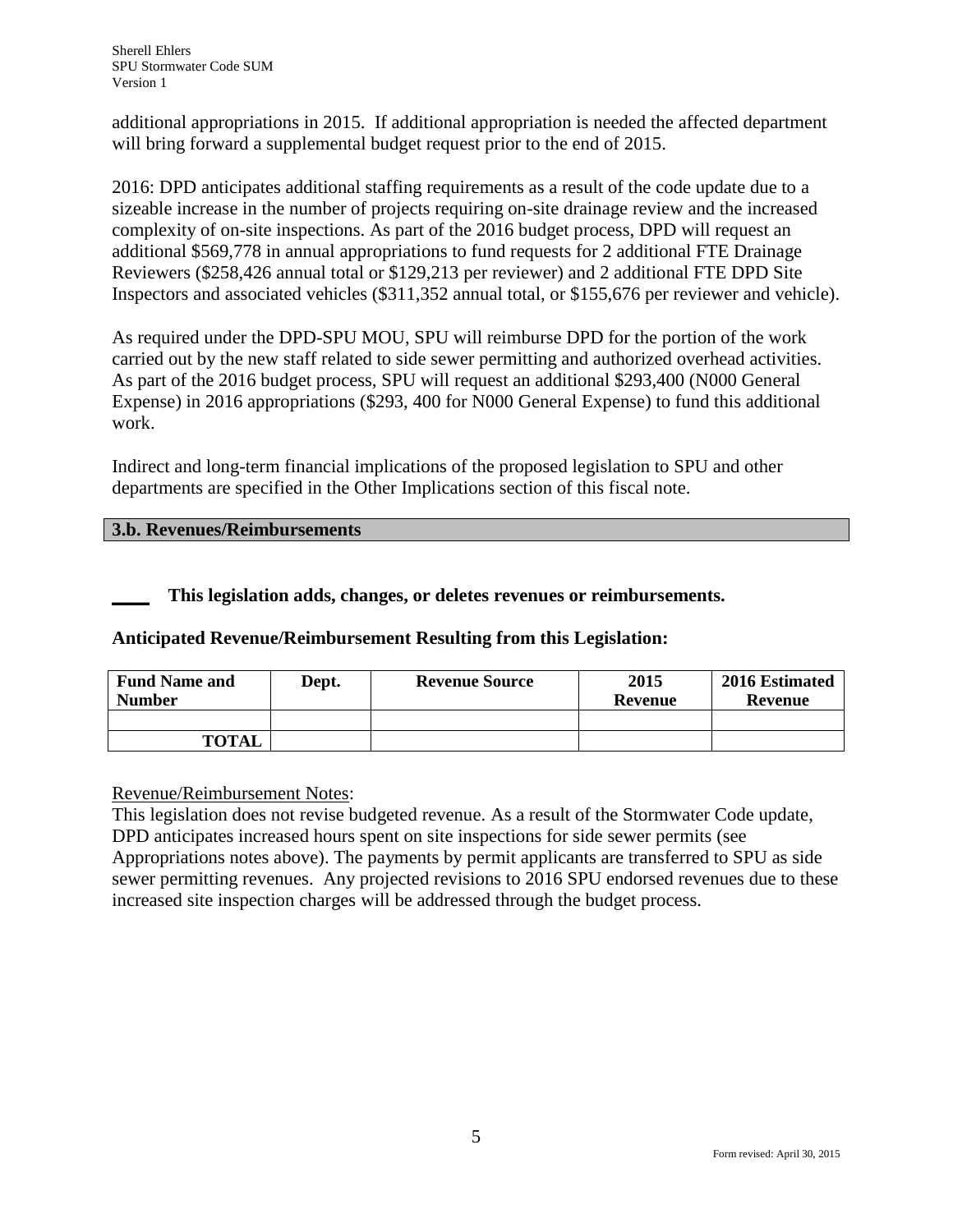#### **3.c. Positions**

**\_ This legislation adds, changes, or deletes positions.**

## **Total Regular Positions Created, Modified, or Abrogated through this Legislation, Including FTE Impact:**

| Position # for<br><b>Existing</b><br><b>Positions</b> | <b>Position Title &amp;</b><br>Department* | <b>Fund</b><br>Name $& 4$ | Program<br>& BCL | PT/FT | 2016<br><b>Positions</b> | 2016<br><b>FTE</b> | Does it sunset?<br>(If yes, explain below<br>in Position Notes) |
|-------------------------------------------------------|--------------------------------------------|---------------------------|------------------|-------|--------------------------|--------------------|-----------------------------------------------------------------|
|                                                       |                                            |                           |                  |       |                          |                    |                                                                 |
|                                                       |                                            |                           |                  |       |                          |                    |                                                                 |
|                                                       |                                            |                           |                  |       |                          |                    |                                                                 |
| <b>TOTAL</b>                                          |                                            |                           |                  |       |                          |                    |                                                                 |

*\* List each position separately*

Position notes: This legislation does not authorize the addition of positions. It will not result in any increase to SPU positions. DPD anticipates position requests related to the code update for 2 additional FTE Drainage Reviewers and 2 additional FTE DPD Site Inspectors as further described in the notes to the Appropriations section of this Fiscal Note. These positions will be requested during the 2016 budget process.

### **4. OTHER IMPLICATIONS**

**a) Does the legislation have indirect or long-term financial impacts to the City of Seattle that are not reflected in the above?**

Yes. This legislation will have impacts on costs associated with development of various Stormwater Code implementation tools (e.g., checklists and review forms, client assistance memos/Tips, submittal templates, etc.), as well as future project capital and operations and maintenance costs. Additional details on specific cost impacts are outlined below.

General. This legislation does not appropriate funds. It will impact costs and work requirements in several departments. The following department-specific notes are provided for illustrative purposes. Any budget or staffing adjustments will be addressed through the budget process by each individual department as needed.

Note 1. (SPU):

Cost implications for SPU include increases and decreases in capital project costs and associated O&M requirements for drainage control structures, and increases in O&M requirements for drainage control structures constructed in the street right-of-way.

*1. Future Capital (\$25,000)*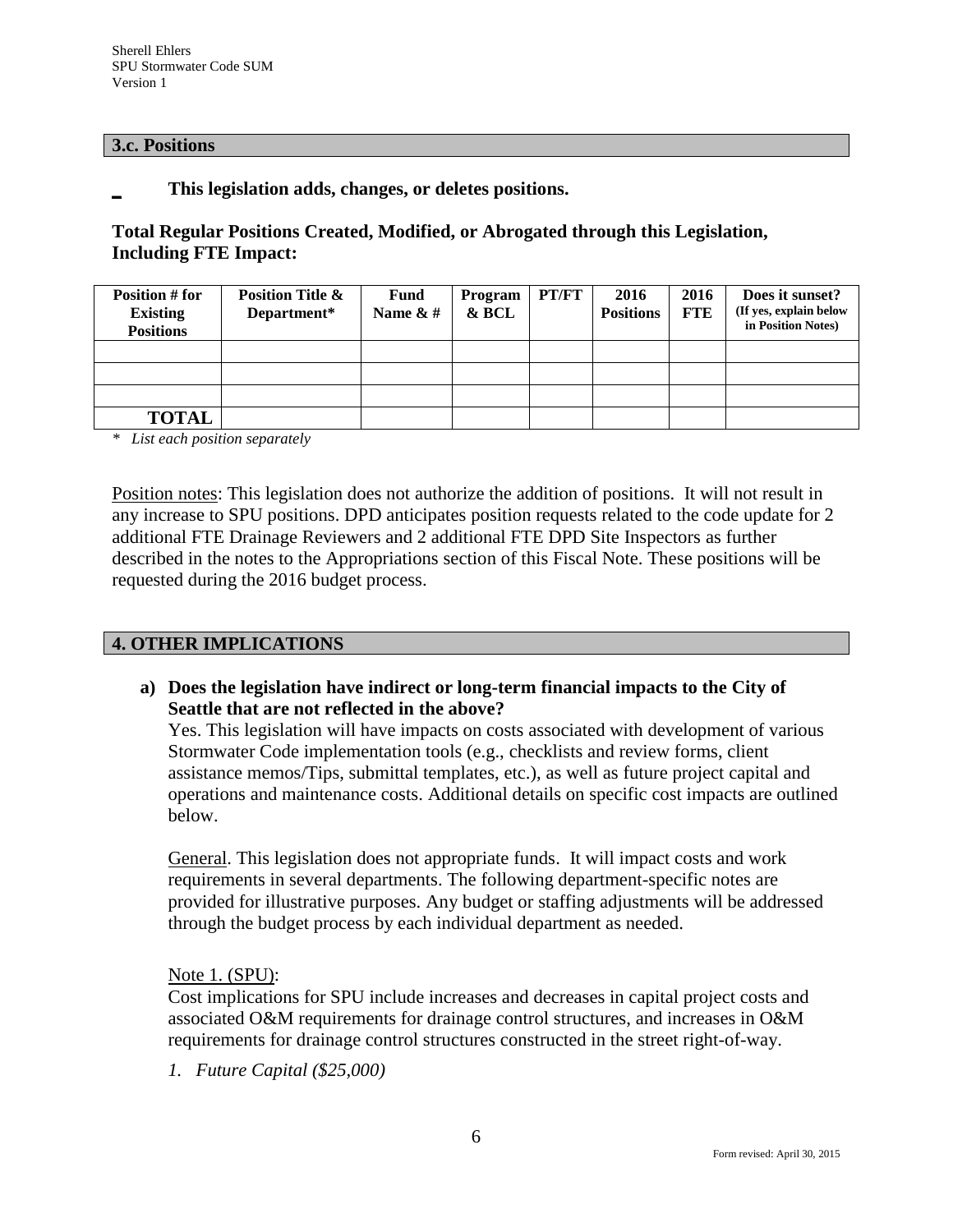There will be a relatively small increase in SPU capital costs for some projects due to increased requirements related to site infiltration testing that will be included in the updated 2016 Stormwater Manual. SPU estimates \$25,000 in additional cost per year (\$5,000 per infiltration test pit x 5 projects/year).

There will be a relatively small increase in SPU capital costs associated with an increase in the number of smaller On-site Stormwater Management facilities, as there will no longer be a minimum facility size for permeable pavement or bioretention in the right-of-way (modifications 3.a described in Section 1 above). At this time, there isn't sufficient information to accurately project long-term costs; however, they are anticipated to be relatively small.

There will be a relatively small reduction in SPU capital costs associated with a decrease in flow control and water quality facilities resulting from new language to address unique construction limitations posed by public roadway work. At this time, there is not sufficient information to accurately project long-term cost decreases. However, they are anticipated to be relatively small.

## *2. Future Operation and Maintenance (\$40,000 increase annually)*

SPU typically takes ownership and assumes operation and maintenance responsibility for subsurface drainage structures installed in the public right-of-way, including flow control and water quality facilities. SPU is therefore responsible for maintaining bioretention facilities installed in the right-of-way. Estimated cost impacts of this code update are provided below and include labor as well as costs associated with equipment, repair, replacement, disposal, and other life-cycle costs related to maintaining these facilities. For reference, it is anticipated that the greatest increase in SPU O&M costs related to stormwater management will result from increased redevelopment, not from updated requirements.

There will be an increase in SPU O&M costs due to an increase in the number of smaller on-site stormwater management facilities as there will no longer be a minimum facility size for permeable pavement in the right-of-way. SPU estimates it will cost an additional \$40,000 annually (\$5,000/year/small facility \* 8 additional facilities).

There will be a slight decrease in SPU O&M costs due to a decrease in flow control and water quality facility installations, resulting from new language to address unique construction limitations posed by public roadway right-of-way work. At this time, there isn't sufficient information to accurately project long-term cost savings; however, they are anticipated to be relatively small.

### Note 2. (SDOT):

### *1. Future Capital (\$65,000 per year)*

SDOT capital project costs in creek basins will increase as a result of this legislation due to an increase in the number of smaller permeable pavement facilities as there will no longer be a minimum facility size for permeable pavement in the right-ofway. SDOT estimates an increase in the number of new permeable pavement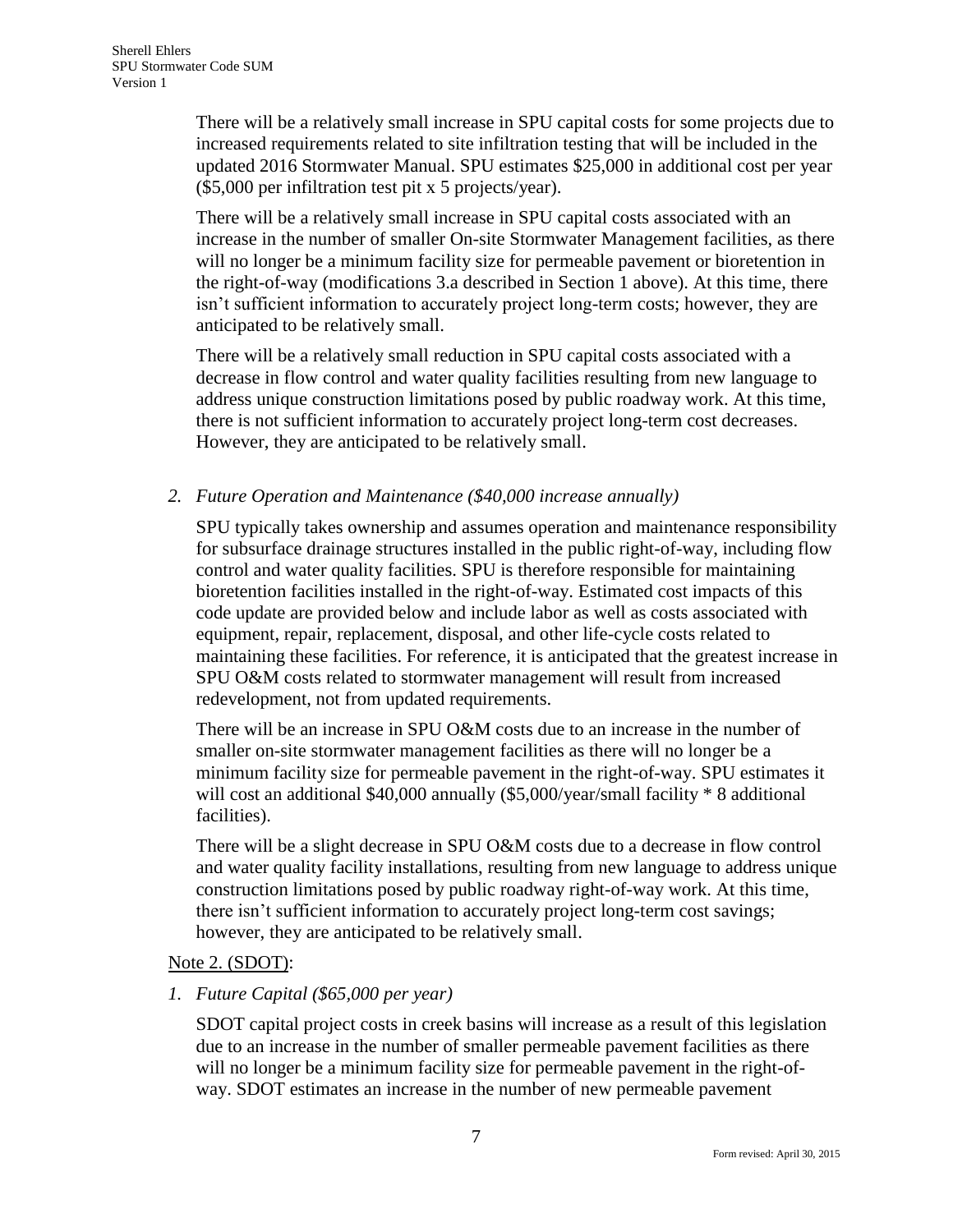installations on capital projects of approximately 25,000 square feet each year. SDOT compared installation costs of permeable pavement verses standard pavement and found permeable pavements to be approximately 28 percent more expensive to install. Based on the number of capital projects constructed in 2013 and 2014 that would be required to apply On-Site Stormwater Management and could have installed permeable pavement, the fiscal impacts are estimated to be \$65,000 each year and increase each year consistent with construction inflation.

The relative durability of permeable pavement installations versus traditional sidewalks is unknown, though SDOT Pavement Engineering believes it to be less than the estimated 100-year life of traditional sidewalks. The \$65,000 represents only the incremental cost to construct permeable pavement versus a traditional sidewalk. It does not take into account full life cycle costs should the permeable pavement installation not achieve a 100-year useful life, requiring full reconstruction at year 50, for example. At this time there isn't sufficient information to accurately project longterm cost increases.

There will be a relatively small decrease in SDOT capital costs associated with a decrease in flow control and water quality facilities resulting from new language to address unique construction limitation posed by public roadway right-of-way work (modification 2.d described in Section 1). At this time, there isn't sufficient information to accurately project long-term cost decreases; however, they are anticipated to be relatively small.

#### *2. Future Maintenance (\$40,000+ increase annually)*

There is expected to be a significant increase in permeable sidewalk maintenance needs as a result of an increase in the number of SDOT and privately constructed street improvement projects as there will no longer be a minimum size requirement for permeable pavement facilities (modification 3.a described in Section 1 above) and because permeable pavement is in the top tier of On-site Stormwater Management options of the prescriptive list and must be considered for feasibility before other types of stormwater controls (modification 3.b described in Section 1 above).

The 2010 SDOT-SPU MOA Number GSI-1 assigned SDOT the responsibility for inspection and maintenance of permeable sidewalks. This existing agreement assumed SDOT would accept maintenance units of entire block faces of sidewalk. Because these stormwater code changes result in an increased number of smaller, geographically dispersed permeable pavement projects, the MOA will be renegotiated, including roles and responsibilities, and may have fiscal impacts between departments.

Preventative maintenance for permeable pavement includes annual maintenance with a sidewalk size street sweeper. SDOT has an MOA with Parks for sweeping of permeable pavement sidewalks; Parks is currently performing this work at no cost to SDOT. Parks intends to re-negotiate that MOA which would result in the existing and future maintenance costs falling on SDOT under the existing 2010 SDOT-SPU MOA Number GSI-1 absent any renegotiation between SDOT and SPU.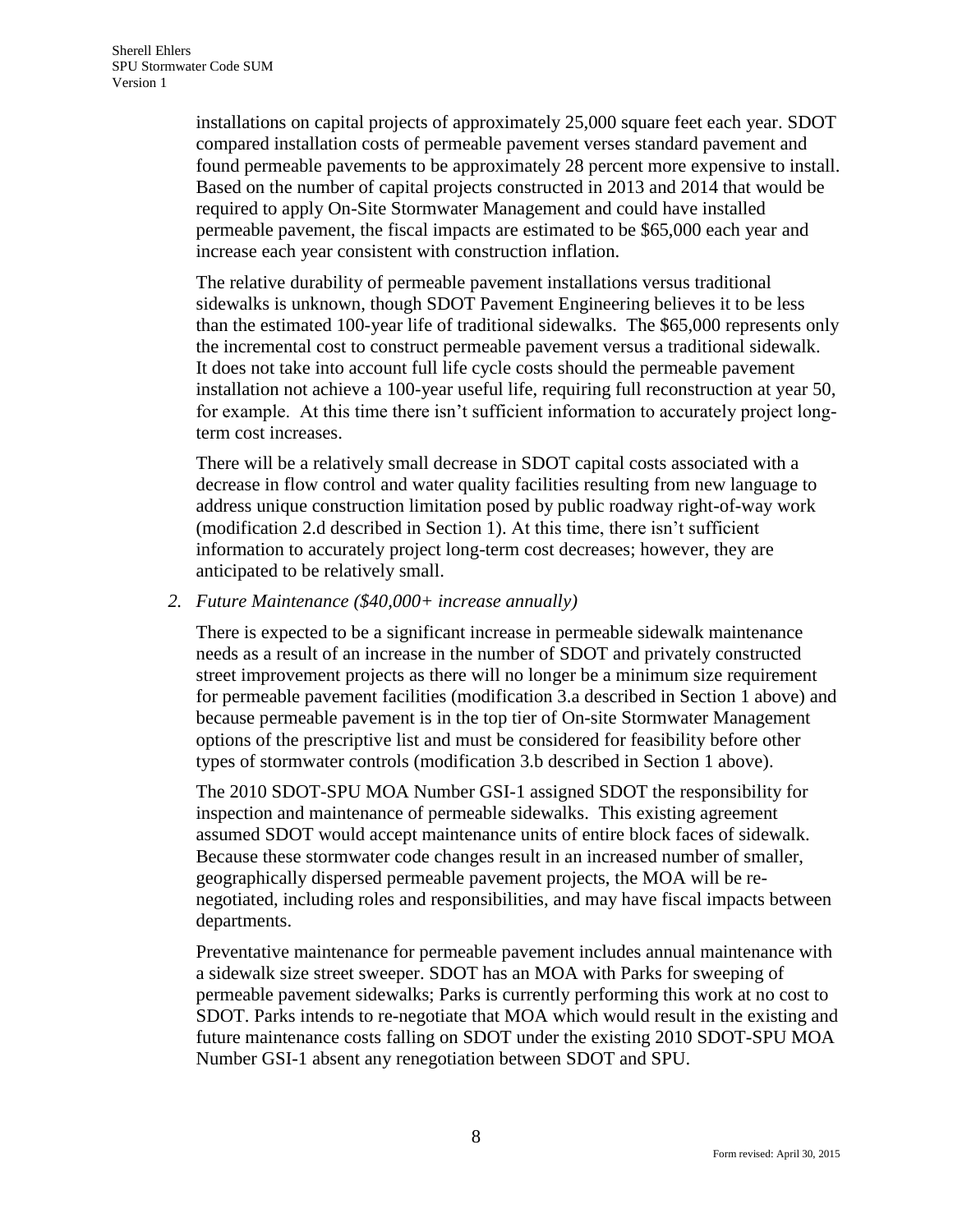There is not sufficient history to accurately project long-term costs associated with this preventative maintenance. When preventative maintenance is not adequate, corrective maintenance will be required, which is anticipated to be done with pressure washing. SDOT estimates the cost of mobilizing a crew and pressure washing a nonpermeable sidewalk is \$1.62/square foot. To account for moss growth that occurs on permeable cement and the difficulty of removing the moss, the cost estimate for cleaning installations of permeable sidewalk is increased to \$3.20/square foot.

SDOT estimates, based on previous capital projects (2013 – 2014), a 25,000 square foot increase in permeable pavement sidewalk installations each year. Using that estimate, and conservatively assuming maintenance to occur with pressure washing, maintenance costs will increase from \$40,000 (the cost of cleaning non-permeable pavement) to \$80,000 each year (the cost of cleaning permeable pavement). This cost will increase annually as the estimated 25,000 square feet of new permeable pavement is installed each year.

SDOT has not collected enough data on past private project exemptions from installing permeable sidewalks (i.e., projects under 2,000 square feet of impervious surface under the current Stormwater Code) to accurately estimate future permeable pavement installations. However, based on a total of 221 Street Improvement Projects permitted by SDOT Street Use in 2014 and 2015 to date, approximately 5 percent install permeable pavement. Under this legislation the rate of permeable pavement installation is expected to increase from 5 percent up to 30 percent within affected creek basins. There is not sufficient history to accurately estimate long-term pavement maintenance requirements associated with these projected private project increases (including estimating replacement due to failure rates). However, the O&M costs are expected to escalate under the 2016 Stormwater Code.

Permeable roadways will only be required on low volume roadways including maintenance access roads, alleys and private roadways. There isn't sufficient history to accurately project long-term costs associated with maintenance of the public permeable pavement alleys.

*3. Database enhancements for asset tracking (\$20,000)*

The database SDOT uses to track assets and assign work orders will require modification to allow for tracking of permeable pavement sidewalks on a per-square foot basis. The enhancement to link a GIS field is needed in order to allow for GIS mapping of permeable pavement locations within that system. These enhancements are expected have a one-time cost of \$20,000 and ongoing incremental cost increases for data entry and maintenance tracking

#### Note 3. (Parks):

Cost implications for Parks include:

*1. Future Capital (\$2.2 million over 6 years)*

The Seattle Parks 2016-2020 Six Year Capital Plan and the Metropolitan Park District Major Maintenance Project list for 2016-2020 include a number of projects that will be affected by the 2016 Stormwater Code update. The project types are primarily athletic fields (including grass turf conversions to synthetic fields) and other Parks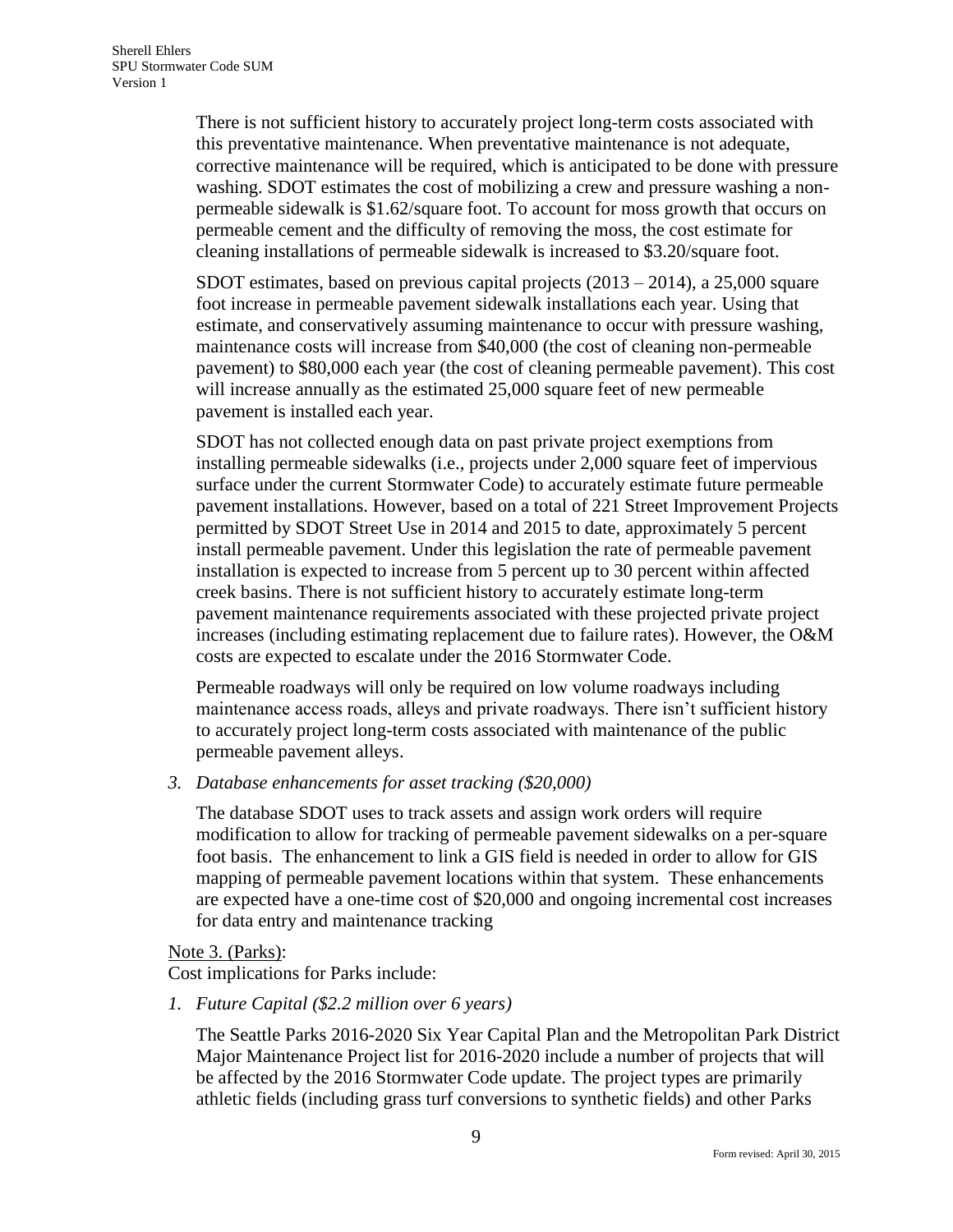projects such as comfort station renovations and play area renovations. The costs related to each project type are summarized below. Over the six year period, Parks estimates an increase of \$2.2 million in capital costs to comply with the new Stormwater Code.

- *a.* Athletic Fields In accordance with Ecology requirements, the 2016 Stormwater Code will add "natural and artificial turf" as a pollutiongenerating pervious surface that will require stormwater facilities when thresholds are met (modification 1 described in Section 1).
	- *i.* Parks estimates compliance required stormwater facilities would add 10 percent on a total of \$9.8 million from 2016-2021 for athletic field conversions from grass to synthetic turf (\$1 million). The 2016 CIP does not include any conversion projects and Parks will work with CBO in 2017 to address funding shortfalls on conversions planned in 2017 and beyond.
	- *ii.* Replacements: For the remaining synthetic turf surfacing replacement projects, Parks estimates half of the total project costs for the surfacing replacement projects would increase due to the 2016 Stormwater Code Update. Fifty percent of the total estimated costs of \$12 million from 2016-2021are expected to increase by an additional \$600,000 over the six year planning cycle. The 2016 CIP does not include any ball field replacement projects. Parks will work with CBO in 2017 to address funding shortfalls in 2017 and beyond.
- *b.* Remaining Parks projects:
	- *i.* Based on the MS4 Permit requirements, the 2016 Stormwater Code Update does not allow use of trees to mitigate 25 percent of the impervious area above using other Best Management Practices (BMPs. Additionally, cost can no longer be a reason for not using other BMPs. Because of these changes, Parks anticipates bioretention and permeable pavement will be used more often than is currently the case. For the remaining Parks projects, these increased costs would add and estimated \$550,000 between 2016-2021. For these projects, Parks will evaluate project scope as a first strategy to address the cost increases and will work with CBO on funding shortfalls that cannot be addressed by this approach.
- *2. Future Operation and Maintenance. (TBD as part of 2017-2018 new facility maintenance cost estimates)*

Parks will incur additional costs for maintaining new water quality treatment facilities for ball fields and other BMPs described above. Parks will estimate these new facility maintenance costs as projects are completed and will submit a funding request in the 2017-2018 budget, which will include maintenance staff and possibly equipment.

# **b) Is there financial cost or other impacts of not implementing the legislation?**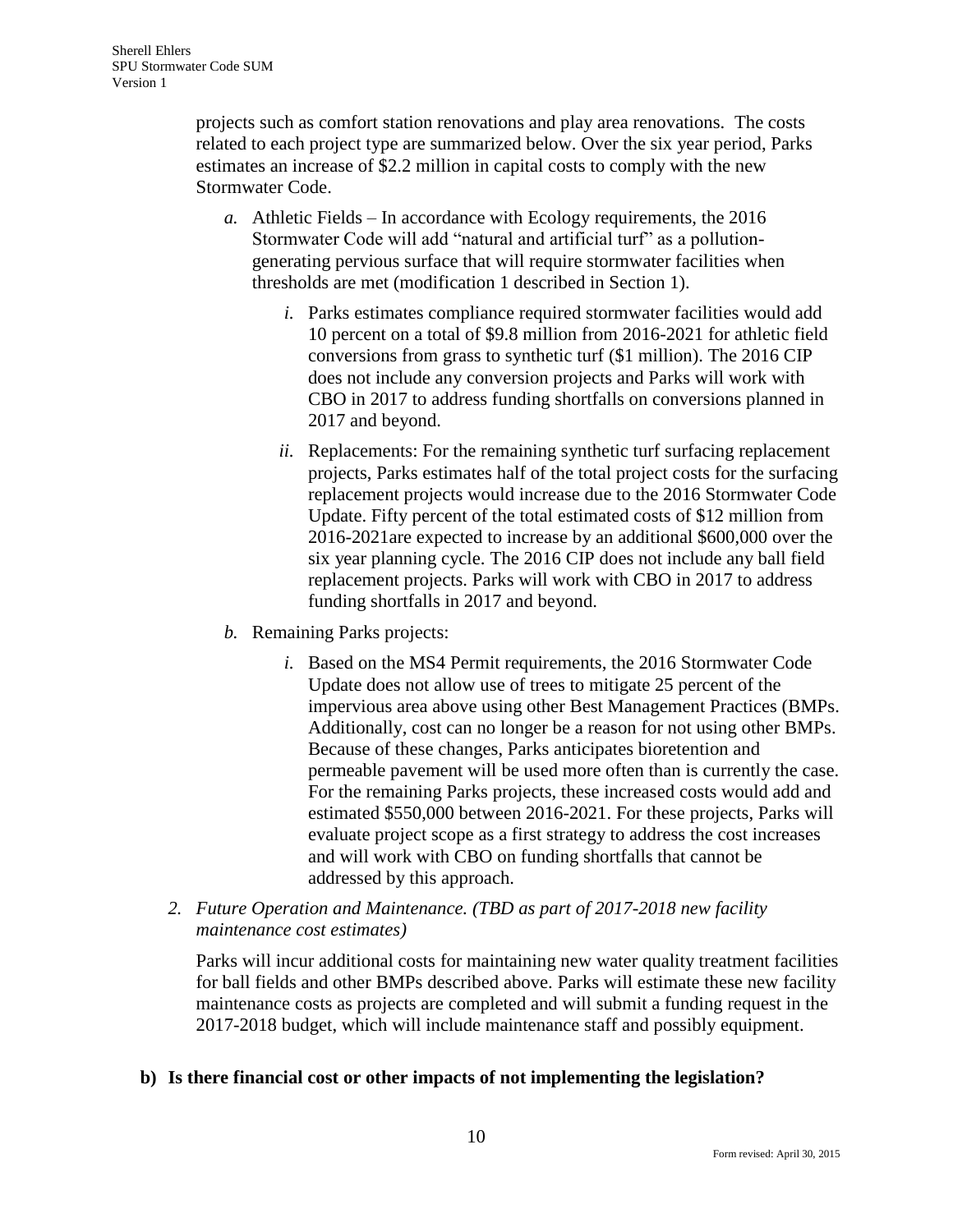Yes. If adequate legislation is not adopted, the City risks non-compliance with its MS4 Permit, which is based on the federal Clean Water Act. Anyone who negligently violates the Clean Water Act is subject to criminal penalties of \$2,500 to \$25,000 per day or imprisonment of up to one year, or both. These penalties increase with second and subsequent violations of the Clean Water Act. Anyone who knowingly violates the Clean Water Act is subject to criminal penalties of \$5,000 to \$50,000 per day of violation, or imprisonment for up to three years, or both. Additionally, violating the City's MS4 Permit presents a risk of a third-party lawsuit to enforce the Clean Water Act.

### **c) Does this legislation affect any departments besides the originating department?**

Yes. See Section 3 above. In addition, it is notable that this legislation applies city-wide, and includes minor revisions to minimum requirements related to source control, construction site stormwater pollution prevention, and development projects. The effect of this legislation on other departments will vary to the degree that each department engages in ongoing activities to which source control measures apply, or to the degree that each department is involved in capital projects.

### **d) Is a public hearing required for this legislation?**

Yes. In preparing this legislation, SPU and other City staff held meetings and made presentations to a wide range of stakeholders. A summary listing is below.

| <b>Date</b>             | Group                                                       |
|-------------------------|-------------------------------------------------------------|
| January 24, 2013        | <b>Thornton Creek Alliance</b>                              |
| March 18, 2013          | <b>External User Stakeholders</b>                           |
| May 8, 2013             | Master Builders Association of King and Snohomish Counties  |
| May 9, 2013             | Fauntleroy Watershed Council                                |
| June 27, 2013           | Seattle Builders Council Master Builders Association        |
| <b>November 7, 2013</b> | <b>Public Open House</b>                                    |
| November 19, 2013       | <b>Thornton Creek Alliance</b>                              |
| November 26, 2013       | North Seattle Industrial Association                        |
| December 17, 2013       | <b>King County</b>                                          |
| June 3, 2014            | <b>Public Meeting</b>                                       |
| June 5, 2014            | <b>Seattle Builders Council Master Builders Association</b> |
| June 11, 2014           | American Council of Engineering Companies (ACEC)            |
| July 15, 2014           | Washington Society of Landscape Architects (WASLA)          |
| July 16, 2014           | Master Builders Association (MBA)                           |
| July 17, 2014           | American Society of Civil Engineers (ASCE)                  |
| July 18, 2014           | American Public Works Association (APWA)                    |
| August 13, 2014         | <b>Urban Forestry Commission</b>                            |
| January 26, 2015        | Puget Soundkeeper Alliance (PSA)                            |
| February 24, 2015       | North Seattle Industrial Association                        |
| March 19, 2015          | SPU Developer Services Advisory Committee                   |
| June 3, 2015            | <b>Urban Forestry Commission</b>                            |
| June 10, 2015           | <b>Public Meeting</b>                                       |

#### **Public Presentations on Overall Stormwater Code Update Process**